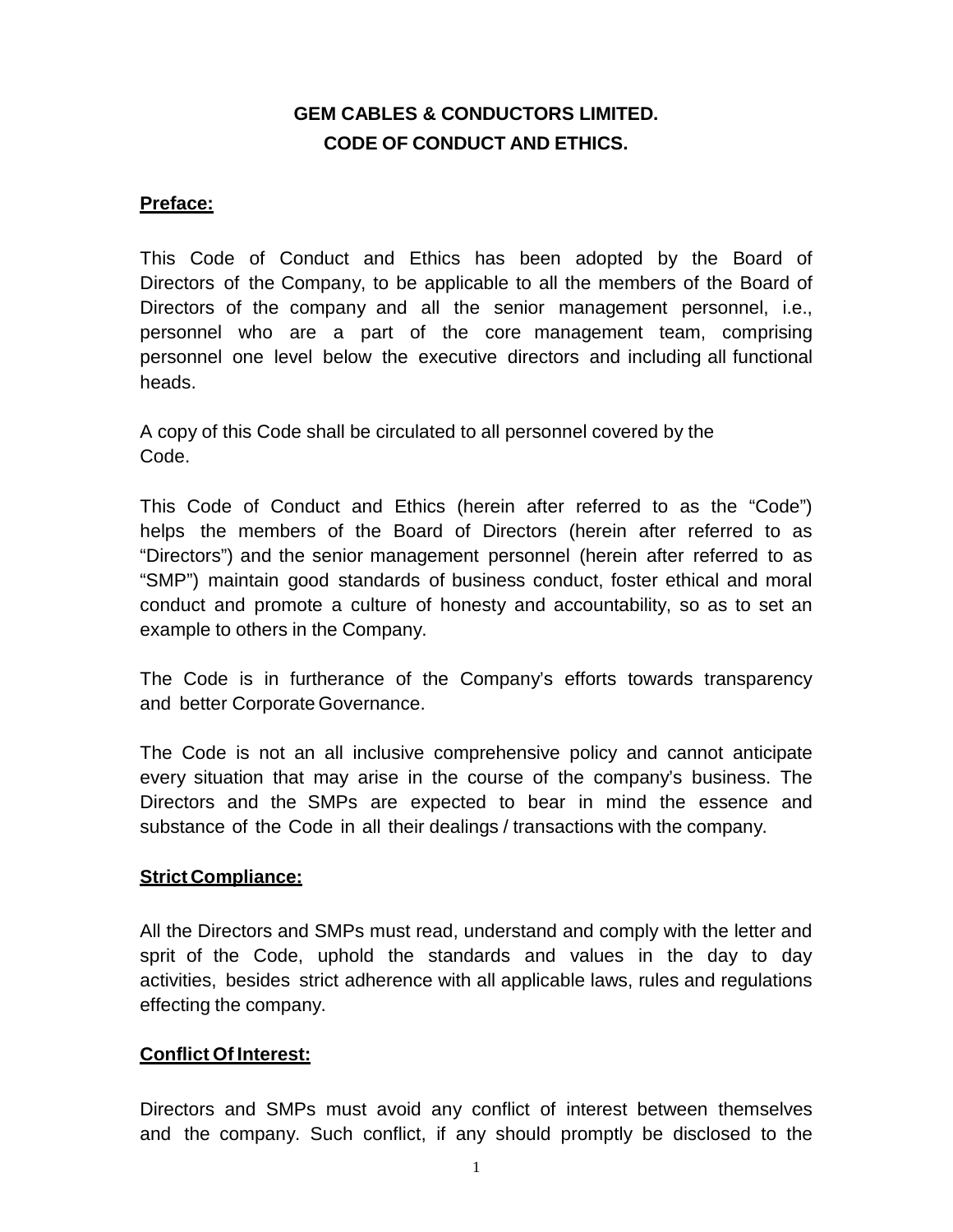Board /Audit Committee / Corporate Governance Committee (may be constituted). Directors in full time employment and the SMPs are expected to devote their full attention to the business interest of the company and should not engage themselves in activities that are conflicting or interfere with their responsibilities towards the company. The Directors and the SMPs are expected not to take part in activities that supports or is advantageous to the company's competitors.

If a Director of the Company accepts a directorship of any other company, that competes with the company, it is assumed to be conflict of interest and the Directors must avoid such situation.

The Directors and the SMPs must also ensure that they do not conduct the Company's business with a relative or with an entity in which a relative is associated in any significant manner or with an Organisation where they are directly or indirectly interested or where they shall derive a benefit from the transaction. They are also expected to ensure that no such relative in employed in key positions that have a financial dependence or influence in relation to the company's transactions.

Corporate Opportunities, i.e., opportunities that are discovered through company's position and sources, shall not be exploited or made use of, by the Directors or the SMPs for their personal gain or advantage, unless such opportunity is fully disclosed to the Board of Directors of the company and the Board declines the pursuance of such opportunity.

The Directors and the SMPs under no circumstances shall accept any money, gift, privilege or any other service or thing of value from the company's customers, vendors, consultants or any other transacting party. Gifts given to suppliers, dealers or consultants shall be appropriate and reasonable.

## **Insider Trading:**

As a matter of compliance of the Securities and Exchange Board of India (SEBI) (Prohibition of Insider Trading) Regulations, 2015 the Directors and the SMPs shall adhere to the Code of Conduct to Regulate, Monitor and Report Trading by Insiders.

#### **Confidentiality:**

Directors and SMPs must maintain confidentiality of information entrusted to them by the company and any other confidential information about the company that comes to them, in their capacity as Director / SMPs, except when disclosure is authorised or mandated by law.